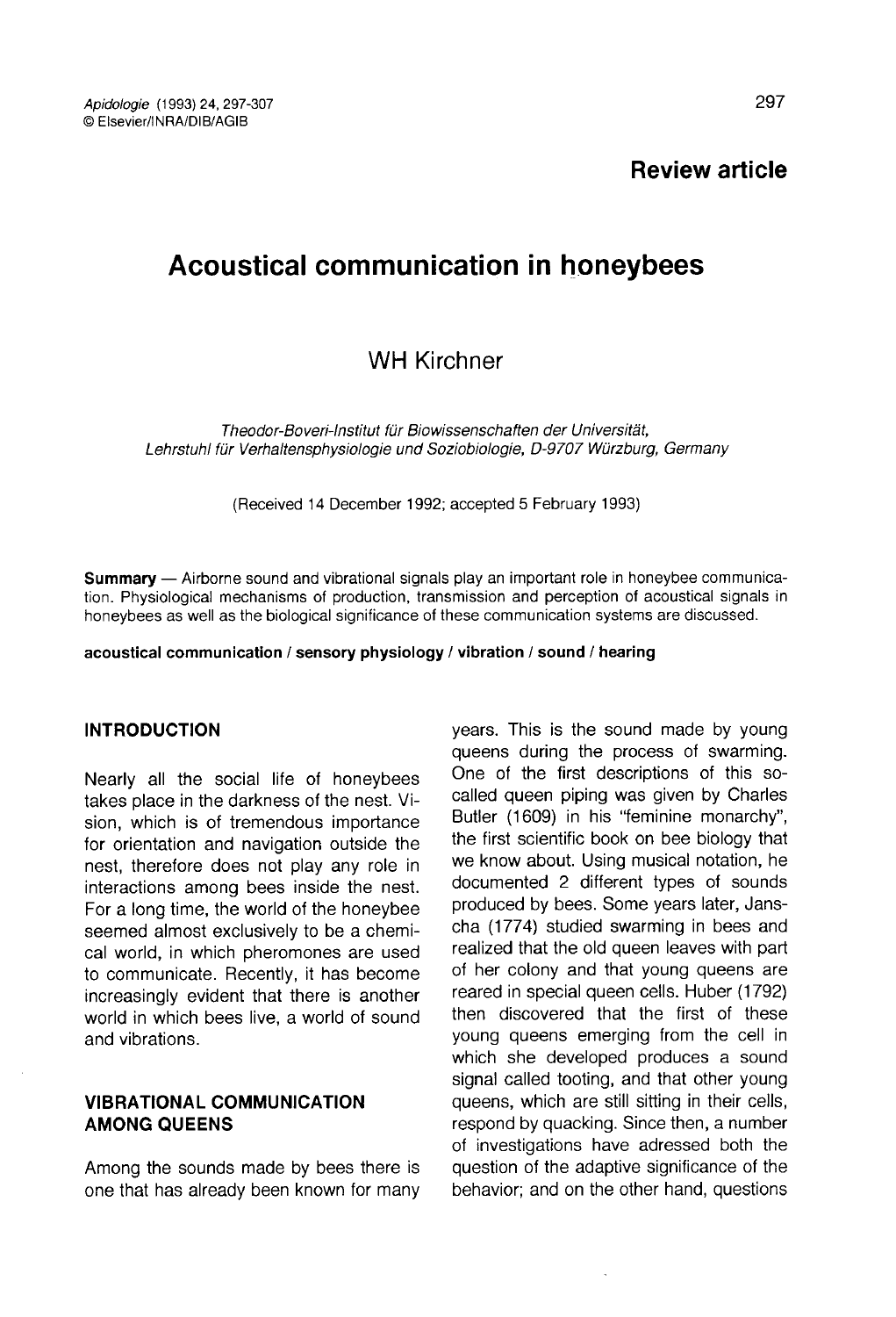of signal production, signal transmission,<br>perception, and discrimination. Some discrimination. progress has been made during recent years in answering the second set of questions; however, most of what we find in the literature concerning the first question is highly speculative.

Honeybee queen piping (tooting and quacking) is broadcast in the bee's nest as vibrations of the combs (Michelsen et al, 1986a). Figure 1 shows the temporal patterns and a frequency spectrum of these signals which are more or less pure tones at low frequencies of  $\approx$  400 Hertz. They are produced by rapid contractions of the thoracic muscles, and transmitted directly to the substratum. The wings do not vibrate. The temporal structure of both signals can easily be distinguished: tooting starts with a first syllable, which lasts for more than 1 s, and rises in amplitude as well as frequency at the beginning. This sound is then followed by a variable number of syllables lasting for ≈ 1/4 s each, which also show an initial rise in amplitude. Quacking consists of a number of syllables which are somewhat shorter, typically of < 200 ms duration, and which lack the initial rise in frequency and amplitude. The frequency is generally slightly lower in quacking compared to tooting signals but there is some overlap and also an age dependence of these frequencies. The signals are transmitted in the combs at amplitudes of  $\approx$  0.1-1  $\mu$ m displacement of the comb. The attenuation of the signals with distance is relatively low, ie  $\approx$  6 dB per 10 cm. Bees are able to pick up these vibrations (see below). Young queens can discriminate between tooting and quacking and respond to tooting more frequently than to quacking. They distinguish the 2 signals mainly by making use of the differences in temporal structure. Worker bees also react to queen piping. They immediately stop moving and freeze for the duration of the queen's song (see Michelsen et al, 1986a for more details).

What is the biological significance of queen piping? At first glance, it seems to be unwise for a young unemerged queen to make any sound at all in response to the tooting signals of an emerged young queen, for this queen is extremely aggressive, localizes the sound emitter and tries to open the cell in order to kill the occupant. The tooter gains information about the presence and location of quacking competitors. What is the quacker's benefit in quacking instead of waiting silently? It seems, but has never been experimentally proven, that quackers gain protection from worker bees which cluster around the queen cells and seem to chase the tooter away. They also feed the quacker through a small slit in the cell. After some days the first young queen eventually leaves with a second swarm. Then one or more of the former quackers emerge from their cells and become tooters and so on. Finally, the



Fig 1. Queen piping signals. Time functions of tooting (A) and quacking (B) have been recorded as vibrations of the comb. Tooting is characterized by an initial rise in amplitude of each syllable (C). A typical amplitude spectrum of a quacking signal (D) shows a fundamental frequency of 300 Hz and some harmonics.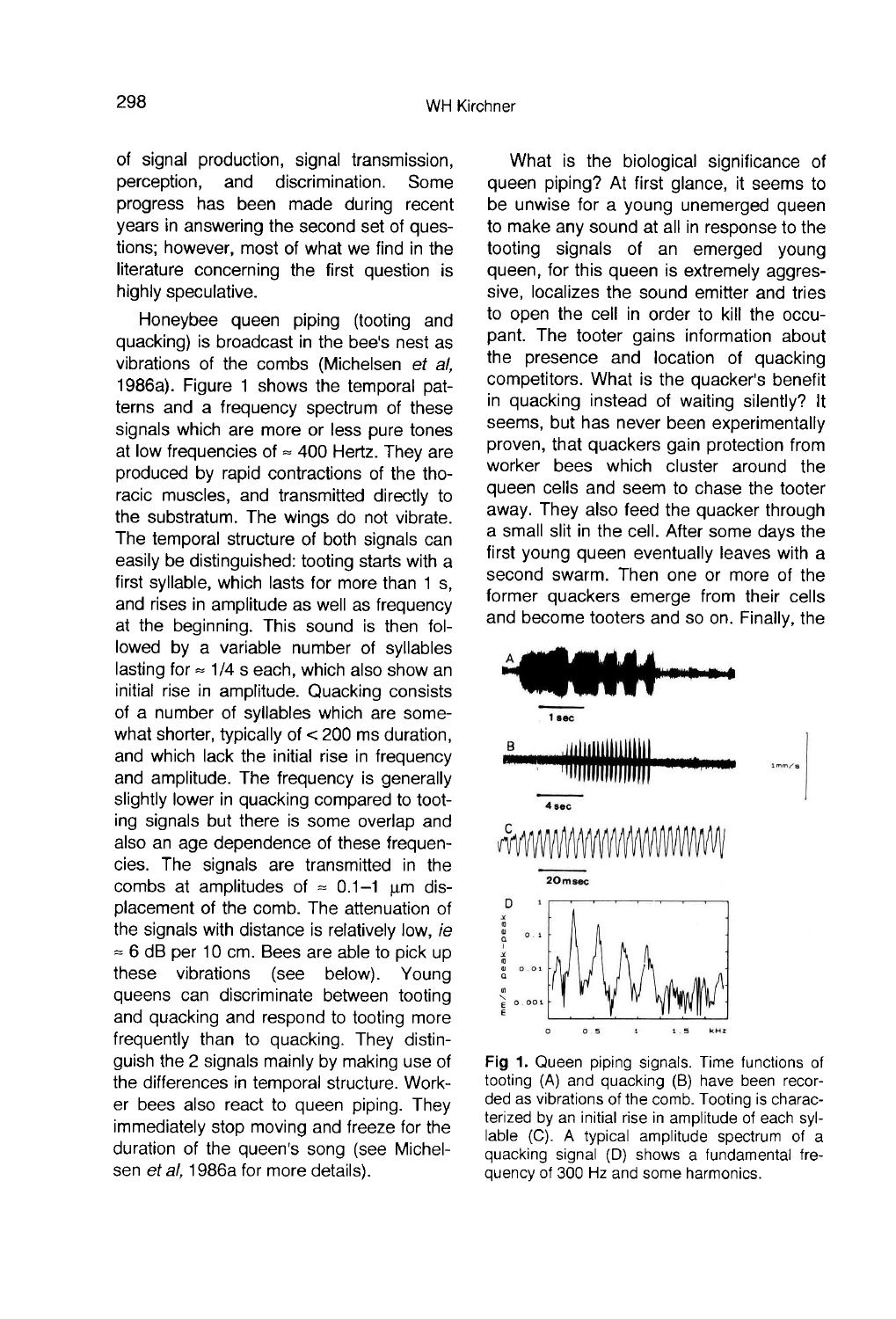workers seem to allow one of the queens to kill all other queens. On the colony level theirs is a clear payout. Given that queens can only be produced by mated queens and that they need some time to develop, time which is expensive at that period of the year when swarming occurs, it appears to make sense that some spare queens for afterswarms and for the case that the first queen gets lost, eg during a mating flight, are kept for a while (Simpson and Cherry, 1969; Bruinsma et al, 1981; Michelsen et al, 1986a). But there is also an alternative model on how the system could work which was favored by Visscher (personal communication). If the tooting queen uses the quacking response to estimate the number and strength of the competitors, she may then calculate the risk of fighting with all these competitors and compare this risk and the benefit of making use of the nest resources, ie nesting site, food stores, the brood and the worker bees, at the risk of leaving the hive with a second swarm. She may then stay if the response is weak, but swarm if the response is strong. Even if there is no direct support for the idea that queen decides about swarming, it is an interesting hypothesis.

#### VIBRATIONAL SIGNALS OF WORKER BEES

Vibrational signals are also found in worker communication. Esch (1962) reported that bees attending the dances of their nestmates from time to time make short squeaking sounds, which were at that time recorded as airborn sounds, but were later shown to be made and transmitted as vibrations of the comb (Michelsen et al, 1986b). The signals (fig 2) typically last for = 100 ms at a frequency of ≈ 350 Hz and amplitudes of  $\approx$  1 µm comb displacement. The emitters press the thorax against the comb and by doing so induce substrate vi-



Fig 2. In the dance language dancing forager bees emit airborne sound signals by dorsoventral oscillations of the wings. Recruits produce substrate-borne vibrations, which propagate through the wax comb.

brations by contraction of the wing muscles. The dancers then sometimes but not always stop dancing and deliver small samples of the collected food to the dance attenders. The signal has therefore been called the begging signal (von Frisch, 1967) or stop signal (Gould, 1976).

Nieh (1993) showed that stop signals are also emitted by tremble dancers. The comb vibrations induced by the tremble dancers are indistinguishable in duration and frequency from those made by dance followers (Kirchner, 1993). The tremble dance is used to recruit more bees for the task of unloading the foragers (Seeley, 1992) and to reduce the recruitment of more forager bees, acting as a negative feedback system which counterbalances the positive feedback of the dance language (Kirchner, 1993).

## PERCEPTION OF SUBSTRATE-BORNE SOUND

Hansson (1945), who tried (without success) to train bees to respond to airborne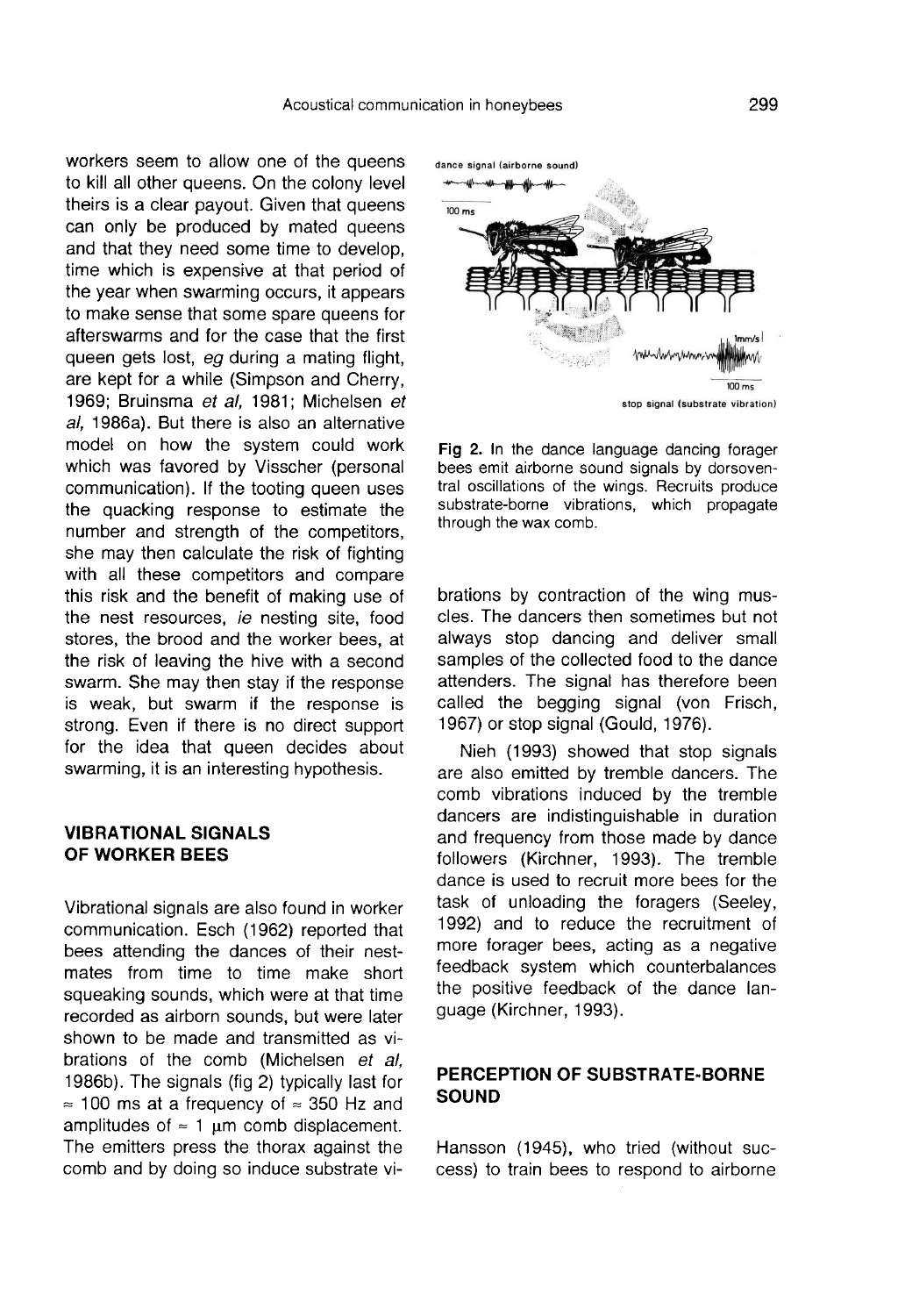sound, noticed that bees seem to pick up substrate-borne vibrations. When a platform in front of a feeding chamber was vibrated, the bees learned to associate this vibration with a food reward and moved into the feeding chamber only if the vibration was present. Autrum and Schneider (1948) studied the sense of vibrations in a variety of insects. They were able to record from the leg nerve of the honeybees and found thresholds for the sense of vibrations which varied somewhat for the different legs, but in the range of some 10 nm of displacement amplitude at the best frequencies of 2 500 Hz. Later, Frings and Little (1957) induced vibrations of the combs by loud airborne noise and made use of the freezing response of worker bees to estimate the frequency range to which the bees respond behaviorally. They found the highest sensitivity at 500 Hz. For a long time it remained unclear why the physiological threshold was lowest at 2.5 kHz, whereas the behavioral threshold was lowest at about 500 Hz. This was then clarified by Michelsen et al (1986b), who used the freezing response to vibrations of the combs of known amplitudes to study the behavioral thresholds. They showed that in fact both were correct: if we consider displacement amplitudes, the bees are most sensitive at high frequencies, but if the amplitude of the same vibrations is expressed as acceleration of the comb (which is proportional to the sound pressure used by Frings and Little (1957) as a measure of intensity), the best frequency is at 300-400 Hz (fig 3). These experiments were performed within the hive, with the background noise of thousands of bees walking around in that area. The data showed that bees are indeed able to pick up vibrations made by queens as well as by worker nestmates. Abramson and Bitterman (1986) used vibrational stimuli (amplitude not calibrated) for aversive conditioning experiments; bees learned to avoid an electric shock by paying attention to vibrations of the ground. The sense organ used by insects to pick up vibrations is said to be the subgenual organ, a chordotonal organ which is found in the bee's tibia, distal from the knee (Autrum and Schneider, 1948).

#### AIRBORNE SOUND SIGNALS IN DANCE LANGUAGE

In dance language, successful forager bees inform their nestmates of the location of profitable food sources, as Karl von Frisch discovered in the 1940s (von Frisch, 1967). The direction of the food source relative to the direction of the sun is encoded in the orientation of the dance figure on the vertical comb relative to gravity. The distance to the food source is indicated by the speed of dancing: the closer the food source, the more dance circuits per time unit are performed. For a long time it remained unclear how the bees are able to pick up this information in the darkness of the bee hive.

Esch (1961) and Wenner (1962) indepdently discovered that dancing bees pro-



Fig 3. Perception of substrate vibrations in honeybees. Threshold amplitudes have been determined within the beehive using the spontaneous freezing response of worker bees to vibrations. The same set of data is plotted as displacement (solid) symbols and acceleration (open symbols) versus frequency.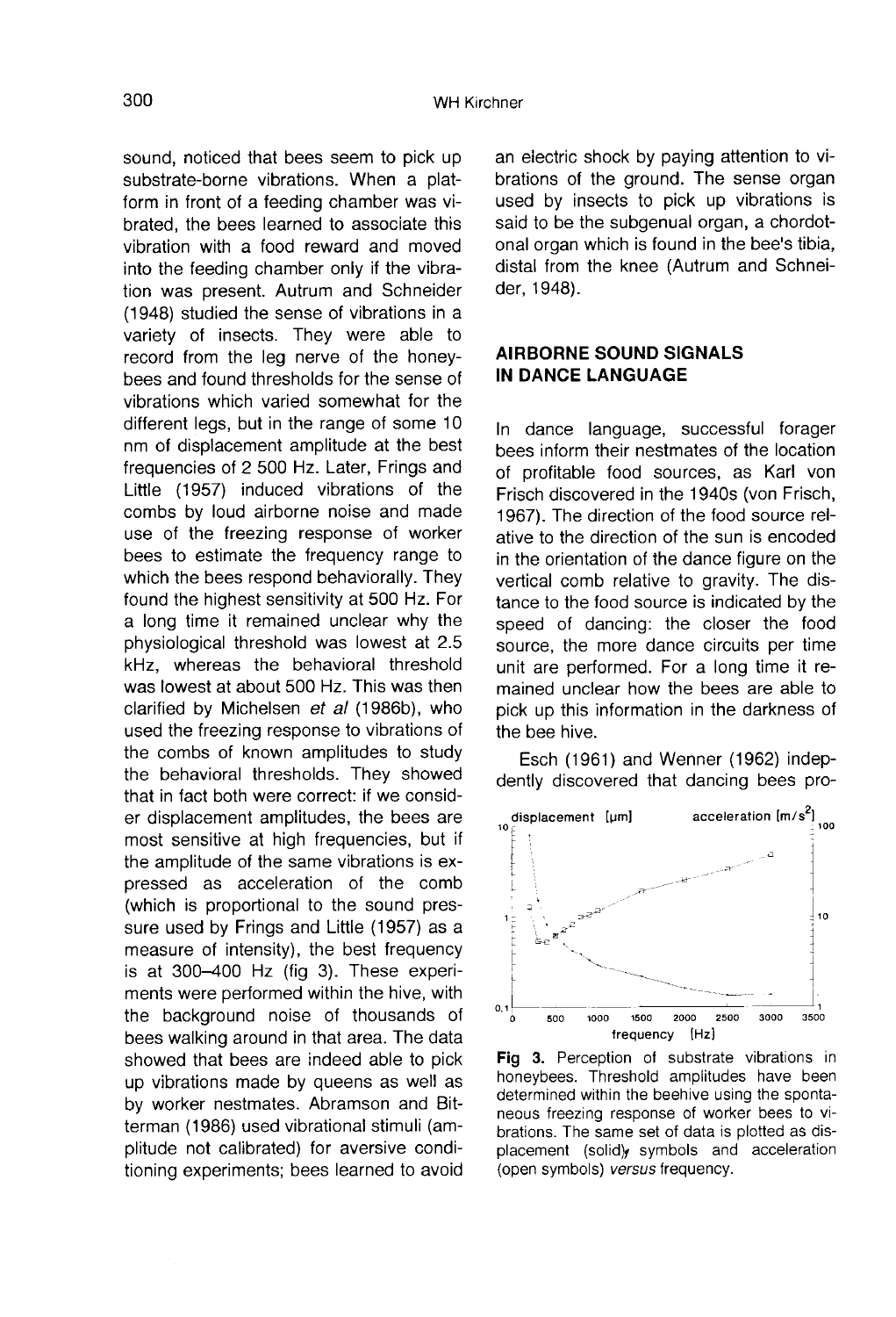duce sound in waggle dances. Kirchner et al (1988) found that dance sounds are also made in round dances. The dance sound signals (fig 2) are emitted as airborne sound by dorsoventral vibrations of the wings (Michelsen et al, 1987). The frequency is 200-300 Hz; the sound consists of short pulses at a repetition rate of  $\approx 15$ Hz. The amplitude, measured at a distance of few mm behind the dancer, is  $\approx 94$  dB sound pressure level. Whereas in normal so-called far field sound there is a certain fixed relationship between sound pressure and the corresponding air particle movement, these relationships are more complex in the near field of a sound emitter. In bees it has been shown in round dances (Kirchner et al, 1988) and waggle dances (Michelsen et al, 1987) that air particle oscillations are  $\approx 200$  times more intense than expected for the pressure amplitudes measured. The peak velocity of air particle movement close to a dancing bee was found to be  $\approx$  1 m/s. The vibrating wings act as dipole sound emitters: sound pressures below and above the wings are 180° out of phase and the corresponding large pressure gradients around the edge of the wings cause oscillating air currents around the abdomen of the dancer, which decrease rapidly with distance to the dancer. Most of the follower bees are found in the zone of maximum velocity of these air currents. The tail wagging movements of the dancer leads to a substantial modulation of the amplitude of the sound signals at the position of the dance followers (Michelsen et al, 1987).

The duration of the dance sounds is highly correlated with distance in waggle dances (Esch, 1964) as well as round dances (Kirchner et al, 1988) and is a suitable source of information on distance for the dance followers. Sound frequency also shows some negative correlation with distance (Spangler, 1991). The sounds are emitted during the tail wagging runs. There is a strong correlation between tail wagging and sound production, but these 2 actions are not always strictly coupled as Griffin and Taft (1992) have shown. The orientation of the dancer's body while it is emitting the sound indicated the direction of the food source (Kirchner et al. 1988). There are also some correlates of profitability of food sources in the sound signals of round dancers, as Waddington and Kirchner (1992) have shown. The highest correlation was found between sound frequency and profitability. Thus, information about distance, direction and profitability is provided to the follower bees by the dance sounds.

The western honeybee, Apis mellifera, is not the only bee which makes dance sounds. Towne (1985) found that Apis cerana dancers emit similar dance sounds. This finding has been recently confirmed in Apis cerana indica as well as in Apis cerana japonica (Kirchner, unpublished observations). In Apis dorsata, Towne (1985) did not find any dance sounds. Recently, dance sounds similar to those of Apis mel*lifera* but much lower in frequency,  $ie \approx 100$ Hz, have been found in Apis dorsata (Kirchner and Dreller, 1993). In Apis florea, no dance sound are emitted during the wagging runs (Towne, 1985; Kirchner, unpublished observations).

#### THE SIGNIFICANCE OF SOUND SIGNALS FOR DANCE COMMUNICATION

The hypothesis of an acoustical transfer of information in dance language has been tested by 2 different experimental approaches, one of which used an experimental manipulation of the sounds emitted by dancing bees and the other simulation of dance and dance sounds. To change the dance sounds in frequency and amplitude one can simply shorten the wings slightly. In higher insects the frequency of wing beat is determined by the mechanical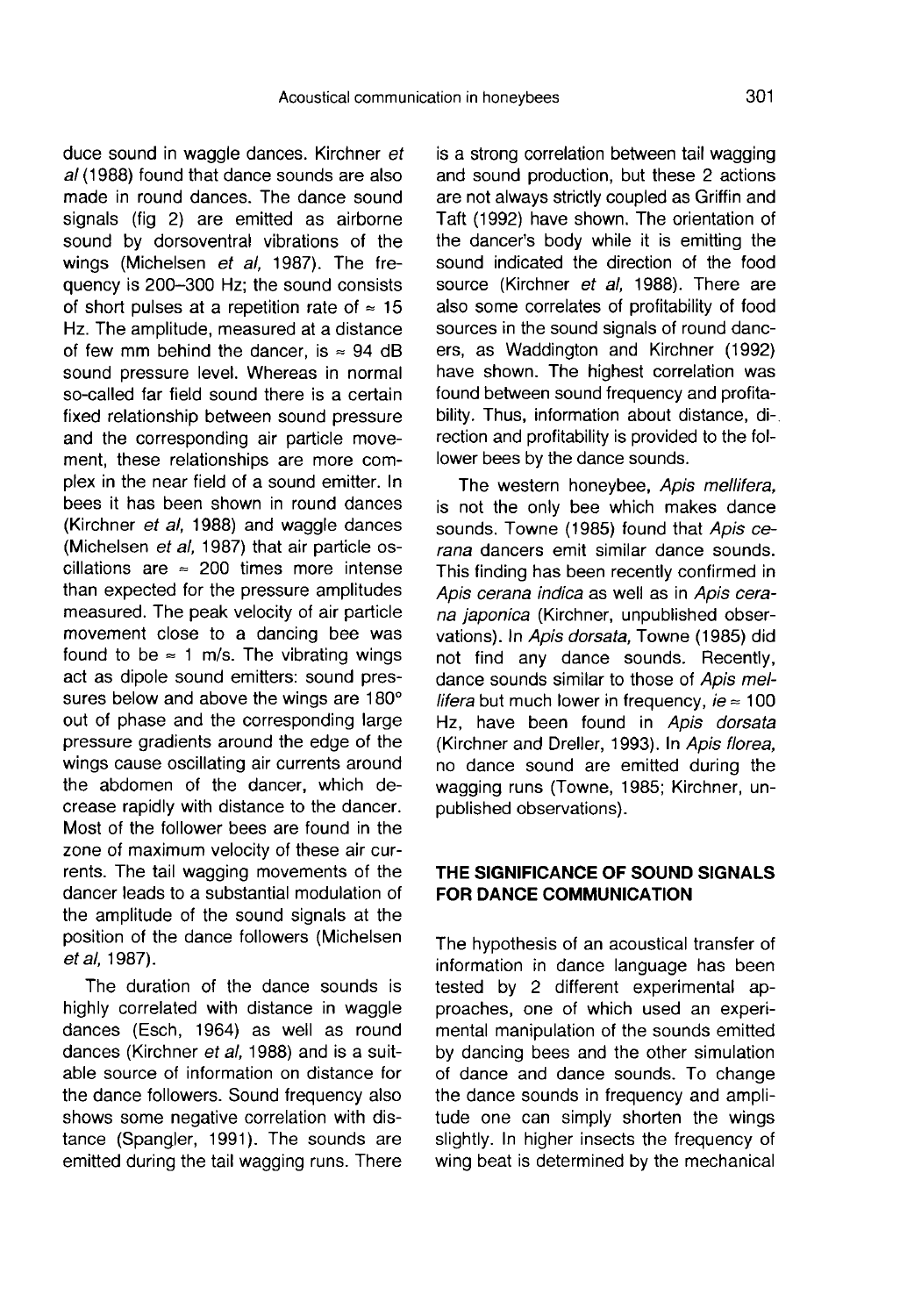properties of the thorax and the wings. Shortening the wings increases the frequency of wing beat. The same is true for the dance sounds of honey-bees. In addition to the change in frequency the amplitude of the dance sound is much lower. It was shown by Kirchner and Sommer (1992) that bees with experimentally shortened wings did continue to forage and dance and that no changes in the dancers' behavior could be detected, but almost no recruitment by those dances could be found. The same is true for a mutant diminutive wings, which has wings of substantially smaller size compared to the wild-type. The dance language hardly works at all in the mutant. In a colony composed of 50% wild-type and 50% diminutive wings mutants it was shown that the dances of wild-type dancers recruited both groups equally well, whereas the dances of the mutants were equally ineffective for both groups. This result indicates that the changes in the dance sound made by the diminutive wings mutation cause reduced recruitment success. The second approach, simulation of the dance, had been tried several times (Steche, 1957; Esch, 1961; Gould, 1976). Based on recent findings on the acoustical signals in the dances, a new computer-controlled model bee has been used by Michelsen et al (1989, 1992). This model bee is made of brass covered with a thin layer of beeswax and is slightly larger than a worker honeybee. The wings are made by a piece of razorblade connected to an electromagnet. A thin rod is affixed to the back of the model. A step motor attached to the far end of the rod rotates the model during the figureeight path and also causes the model to waggle during the wagging run. An  $x-y$ plotter connected to a metal sleeve around the rod moves the model in a figure-eight path. A thin plastic tube, ending near the model's head, delivers small amounts of sucrose solution from a syringe under control of a second step motor. During the experimental sessions the model and the sucrose solution were given a faint floral scent, which was also added in minute amounts to baits placed in the field. At each of the baits, an observer noted the number of approaching bees. The experiments showed that the artificial dancer can indeed recruit nestmates to search for food in the indicated distance and direction, but completely fails to recruit as soon as the wings stop moving and therefore no sound is emitted. The 13-15 Hz tail wagging movements of the dancer, which produce infrasonic air oscillations as well as tactile signals for some of the dance followers (Bozic and Valentincic, 1991) seem to be as important as the wing movements: dances with sound but lacking the wagging were ineffective as well. Both, sounds made by wing vibrations as well as tail wagging, seem to be used to communicate distance and direction of feeding sites; and there seems to be some redundancy between those 2 signals (for more details see Michelsen et al. 1992).

# PERCEPTION OF AIRBORNE SOUND

Bees, like other hymenopteran insects, were until recently generally assumed to be completely deaf. Several attempts to determine whether or not bees could hear had yielded negative results (von Frisch, 1923; Kröning, 1925; Hansson, 1945). The recent insights into the physical nature of the sound signals emitted by dancing bees led to a reinvestigation of the question of an auditory sense in bees, this time using near field signals similar to the sounds the dancing bees themselves produce.

In a first series of experiments (Towne and Kirchner, 1989) the bees were trained to associate a sound with a weak electric shock. Bees learned to avoid the shock by leaving a feeder when a sound signal was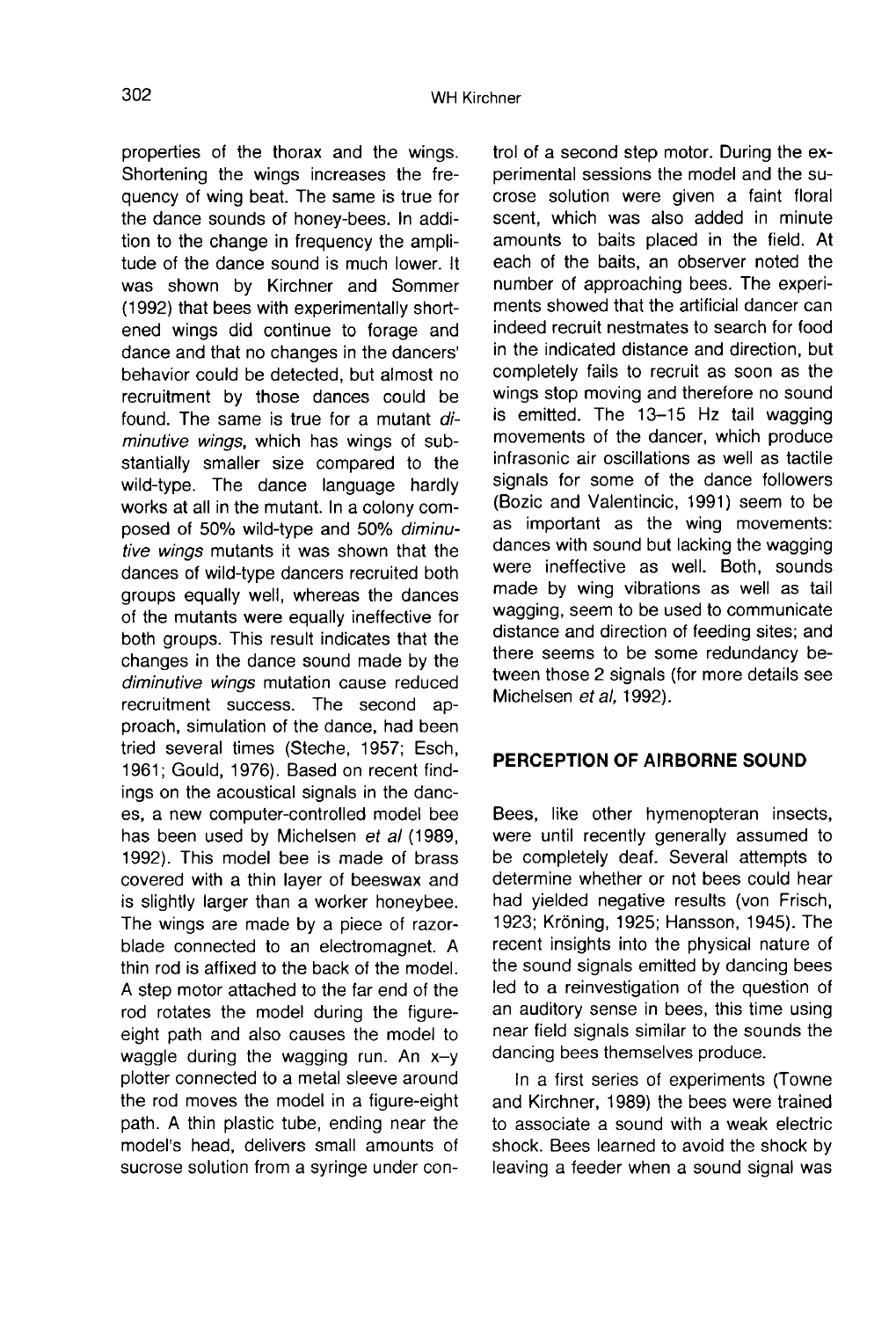given. It was thus concluded that they could hear airborne sound. More recently another training paradigm, in which the bees are trained to turn right or left as they enter the feeder, the correct way being towards the sound source, was used to determine the frequency range and amplitude thresholds of hearing in bees (Kirchner et al, 1991). It turned out that bees hear airborne sounds of low frequencies up to 500 Hz with sufficient sensitivity to pick up the sounds of a dancing nestmate (fig 4).

The same training technique has been used to find out which sensory structures are used to pick up the sound signals (Dreller and Kirchner, 1993a). Sensory structures suitable for perceiving near field sound signals are hair sensilla or the antennae. Bees which had learned to respond to sound were then manipulated by removing one or both antennae, or fixing a certain joint in the antenna or removing sensory hairs on the head. These behavioral experiments revealed that the sounds are picked up by Johnston's organ, a chordotonal organ located in the pedicel of the antennae, which is sensitive to vibrations of the antennal flagellum relative to the pedicel. The same sense organ is also used by flies and mosquitos to pick up airborne sound (Ewing, 1978). The data do



Fig 4. Perception of airborne sound in honeybees. Threshold amplitudes determined in an operant conditioning paradigm are expressed as air particle velocities and plotted versus sound frequency.

not support the hypothesis that sound is perceived by sensory hairs on the bee's head, which had been proposed by Es'kov (1975). Consequently, ablation of one antenna, but not removal of the sensory hairs on the head of bees attending dances of their nestmates reduces the chance of finding the advertized food source (Dreller and Kirchner, 1993b).

#### **CONCLUSIONS**

Acoustical signals have been found to be used for communication among bees in a number of behavioral contexts. Pheromones, on the other hand, are known to serve as a source of information in many other situations (Free, 1987). What are the advantages and disadvantages of these 2 channels? One of the differences between sound and smell is *speed*: the laws of diffusion generally limit pheromonal communication at any stage, ie emission, transmission, and perception, in temporal resolution. Acoustical signals can be produced for very short periods of time; they propagate fast and can be perceived and analyzed rapidly. This feature allows temporal coding of information in sound signals, while chemical information is exclusively coded spectrally by the blend of chemical compounds. As instantaneous change in the signal emitted, as found in emerging queens, which quack before and toot after hatching, seems therefore to be easier to implement in an acoustical than in a chemical communication system. The temporal properties of chemical communication, on the other hand, are much better suited for signals which are temporally integrated, the presence or absence of a laying queen, eg, should be reliably communicated without much noise by a system characterized by a long time constant, as found in the queen substance of bees. Another difference between sound and smell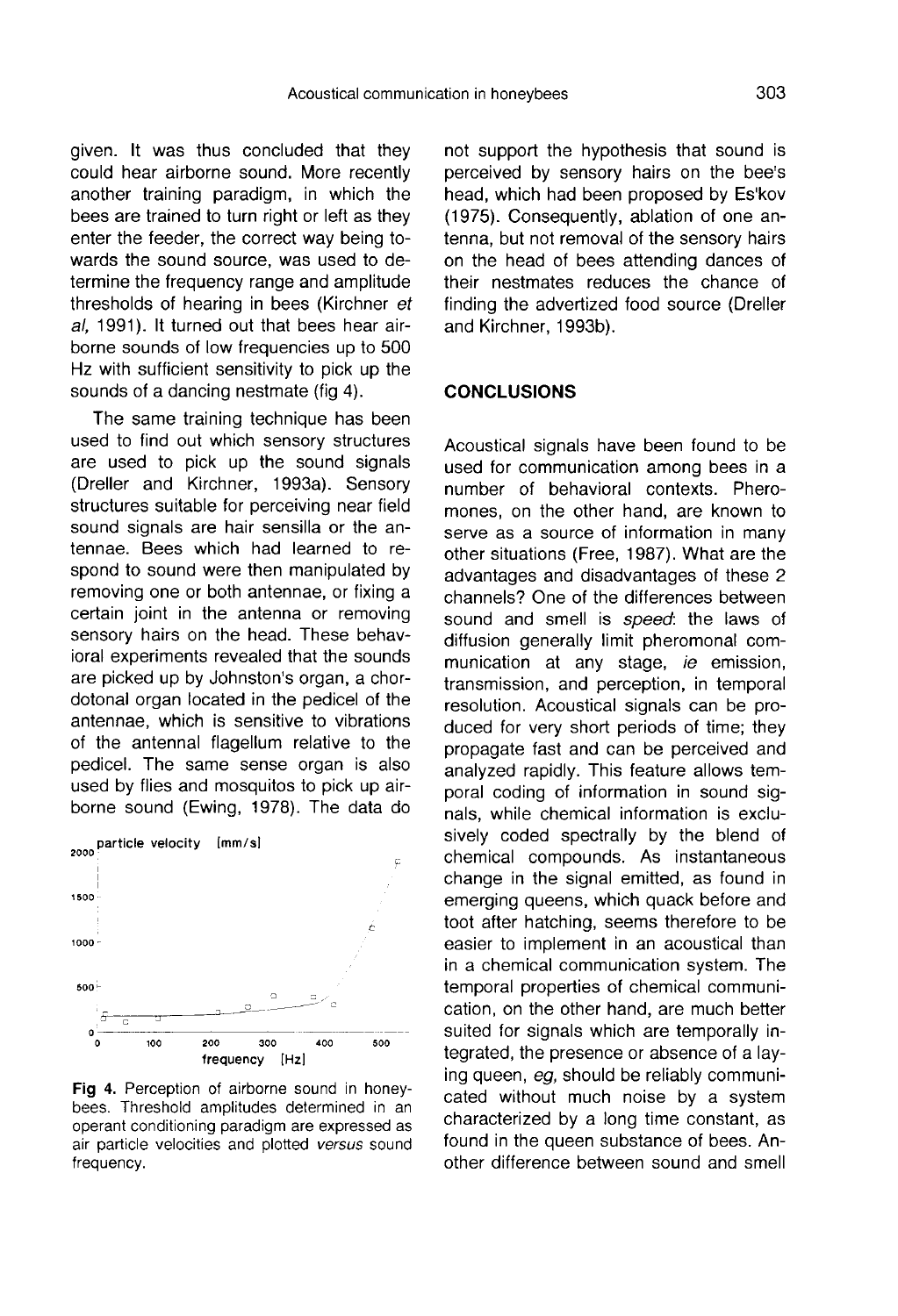304

is reach. Volatile chemical signals can be used to communicate throughout the nest, while airborne sounds emitted by bees are restricted to the close vicinity of the dancer and vibrations are mostly restricted to the single comb in which they are produced. The advantage of vibrations, however, is that they can be perceived throughout the comb, even in capped brood cells and queen cells, which is important for queen communication. The limited reach of the dance sounds may also be quite advantageous if we consider that sometimes hundreds of bees may return to the nest and advertize different food sources at the same time. There is a significant difference between pheromones and vibrations compared to near field airborne sound in the *gain*. Whereas pheromones and vibration signals emitted by a single individual can reach thousands of receivers, the sounds emitted by dancing bees are perceptible to a few dance followers. This low gain should not be seen as disadvantageous; in fact, it is not: given that there is a positive feedback in the dance language through the dances performed by those of the dance followers which fly out and find the food source, too high a gain would not only be unnecessary but even disadvantageous due to the cost of over-shooting recruitment. The last difference between sound and smell is cost. Production of vibrations and airborne sound by muscle contractions of high frequency is expensive. The pheromones of honeybees operate at such low concentrations that the energy consumption for producing these signals is low compared to acoustical signals. High energy expenditure, on the other hand, may sometimes also be advantageous: in queen communication by piping, it seems to be reasonable that the bees take the frequency and intensity of the vibrational signals as a measure of the fitness of young queens and demonstrate most support for the best pipers.

Thus, acoustical communication seems to be an alternative strategy to chemical communication, which was favored by natural selection in certain behavioral contexts and which is obviously favorable in these cases. Pheromones, tactile signals and acoustical signals interact in the social life of the honeybee colony in complex ways to ensure the exchange of information among individuals, which is necessary to maintain a high level of colony integration.

#### ACKNOWLEDGMENTS

The author's experimental work on acoustical communication in bees is currently supported by the German Research Council DFG (Ki-453/1- 1). Financial support has also been provided by the Akademie der Wissenschaften und der Literatur, Mainz, and by Bert Hölldobler through the Leibniz award of the DFG.

Résumé — La communication acoustique chez l'abeille, Apis mellifera L. Il a été montré ces dernières années que, à côté des phéromones, les signaux sonores et vibratoires jouent un rôle important dans la communication des abeilles dans l'obscurité de la ruche. Le chant des jeunes reines (fig 1) est produit par la vibration du thorax et transmis par les rayons, qui présentent des oscillations de 0,1 à 1 μm. Les abeilles sont capables de percevoir de telles vibrations grâce à l'organe subgénual situé sur le tibia (fig 2). Les ouvrières aussi produisent des signaux vibratoires. Les abeilles qui suivent les danses de leurs congénères se pressent parfois contre le rayon et produisent, également avec les muscles des ailes, un chant bref (fig 3), à la suite duquel la danseuse interrompt souvent sa danse et régurgite un peu de nourriture aux abeilles qui l'entourent. Ces signaux d'arrêt sont également utilisés dans la danse tremblée. La danse frétillante, qui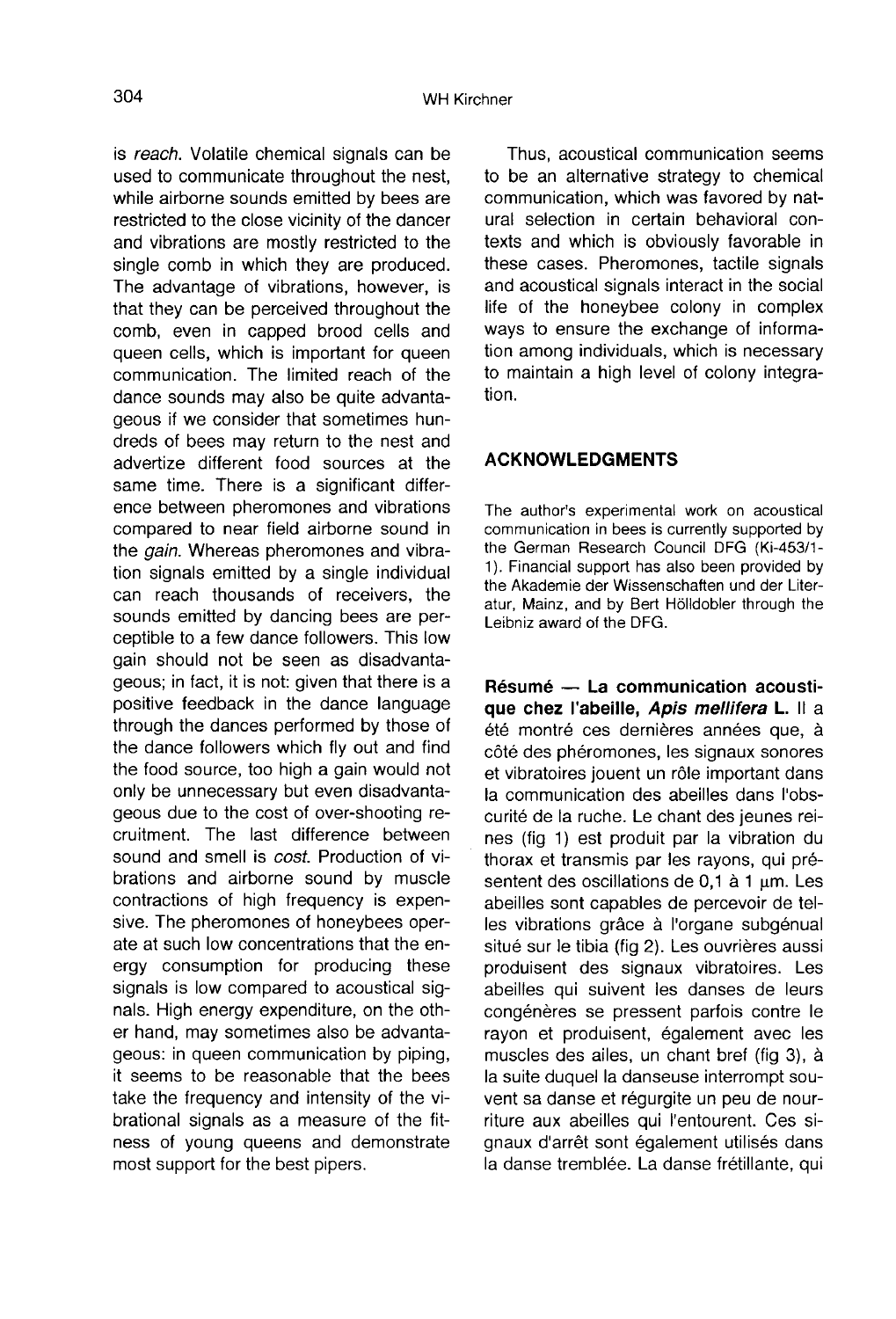informe les congénères du nid sur la distance et la qualité des sources de nourriture, fait partie des systèmes de communication les plus développés du monde animal. Au cours de la danse sont émis des signaux sonores plus intenses transmis par l'air (fig 3). Ils véhiculent des informations sur la direction, la distance et la rentabilité des sources de nourriture. Les espèces Apis cerana et Apis dorsata produisent également ces sons, ce qui n'est pas le cas d'Apis florea.

Par des expériences utilisant des abeilles mutantes (mutation ailes raccourcies), qui émettent des sons de fréquence plus élevée et d'intensité sonore plus faible que le type sauvage, on a montré que les sons sont nécessaires à la communication. Et également, par des expériences utilisant une danseuse artificielle, on a pu montrer que les signaux acoustiques sont utilisés pour transmettre l'information de la danse concernant la direction et la distance des sources de nourriture. Si l'abeille robot dansait sans émettre de sons, les abeilles n'étaient pas attirées vers la source de nourriture. Mais si le signal sonore de la danseuse était simulé par une abeille robot contrôlée par un ordinateur, les abeilles allaient chercher la nourriture dans la direction et à la distance indiquées. L'ouïe de l'abeille a été étudiée à l'aide d'expériences de dressage. On a appris aux abeilles à associer un signal sonore à un choc électrique par une récompense ou une punition. Les abeilles peuvent percevoir des sons transmis par l'air grâce à l'organe de Johnston situé sur le pédicelle de<br>l'antenne. La capacité d'audition de d'audition l'abeille est restreinte aux fréquences allant juqu'à 500 Hz (fig 4). La sensibilité est suffisante pour percevoir les signaux sonores des danseuses. La communication acoustique et la communication chimique par les phéromones présentent toutes deux des avantages et des inconvénients spécifiques. La discussion porte sur le fait de savoir pourquoi, dans certains cas précis, les signaux acoustiques sont plus appropriés à la communication.

communication acoustique / son / vibration / physiologie sensorielle / audition

Zusammenfassung — Akustische Verständigung bei Honigbienen. Bei der Verständigung der Bienen im dunklen Stock spielen, wie sich vor allem in den letzten Jahren gezeigt hat, neben Pheromonen Schall- und Vibrationssignale eine<br>wichtige Rolle. Das «Tüten» und «Tüten» «Quaken» junger Bienenköniginnen (Abb 1), wird durch Vibration des Thorax erzeugt und durch die Waben ausgebreitet. Die Waben schwingen dabei um 0,1-1 μm. Bienen können solche Vibrationen mit den Subgenualorganen in den Bienen wahrnehmen (Abb 2). Auch Arbeiterinnen produzieren Vibrationssignale. Beinen, die die Tänze ihrer Nestgenossinnen verfolgen, pressen sich gelegentlich gegen die Wabe und erzeugen, ebenfalls mit den Flugmuskeln, ein kurzes Piepen (Abb 3), woraufhin die Tänzerin oft den Tanz unterbricht und Futterproben an die umstehenden Bienen abgibt. Auch im Zittertanz werden diese Stop-Signale benutzt. Der Schwänzeltanz, mit dem heimkehrende Sammelbienen ihre Nestgenossinnen über Lage und Qualität von Futterquellen informieren, gehört zu den höchstentwickelten Kommunikationssystemen im Tierreich. Im Bienentanz werden Luftschallsignale von hoher Intensität abgestrahlt (Abb 3). Sie enthalten Informationen über Richtung, Entfernung und Rentabilität von Futterquellen.

Diese Tanzlaute werden auch von den asiatischen Honigbienenarten Apis cerana und Apis dorsata abgegeben, während die Zwerghonigbiene Apis florea keine Tanztöne produziert. In Experimenten mit der Honigbienenmutante diminutive wings (mit verkürzten Flügel), die Töne höherer Fre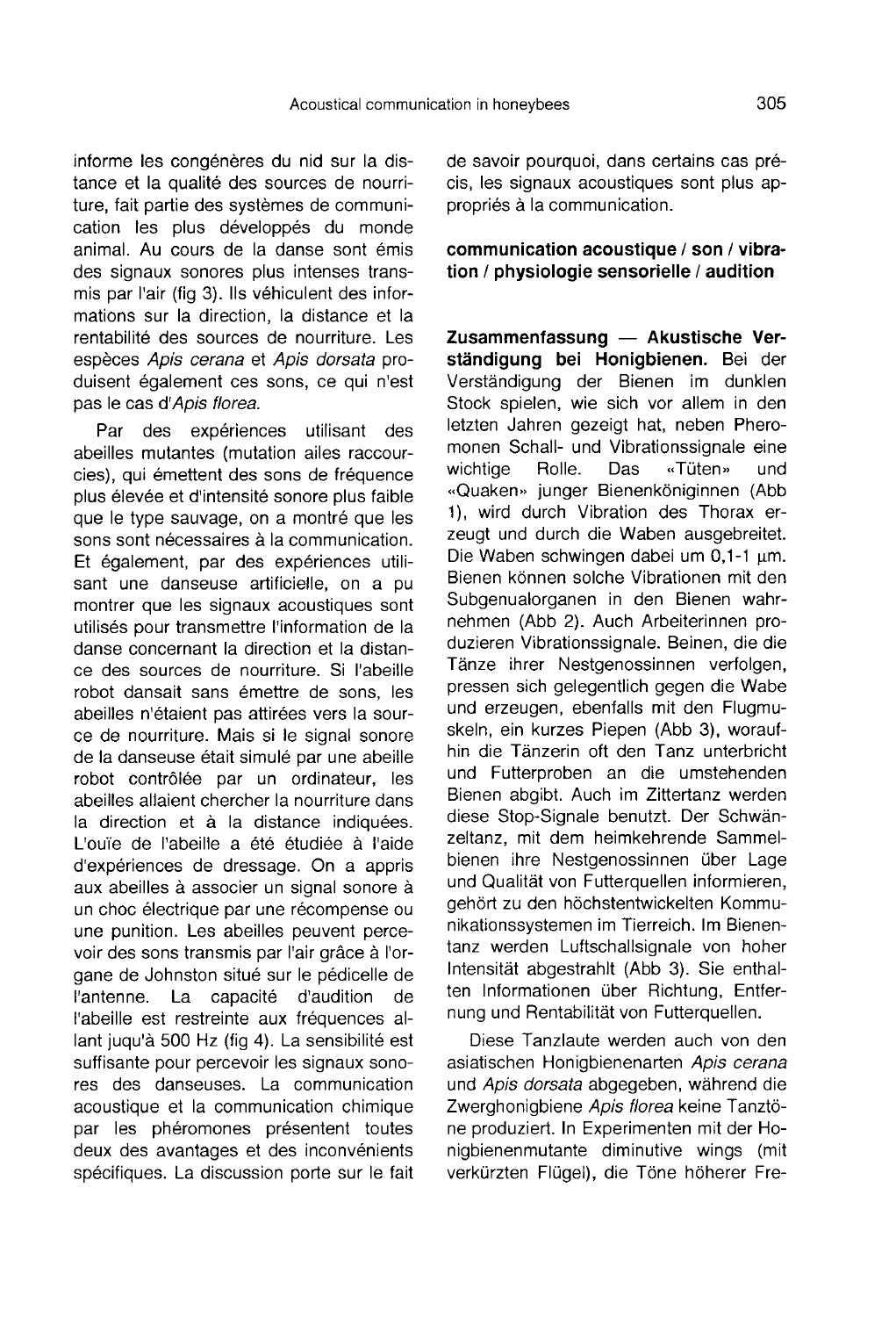quenz und geringerer Lautstärke als der Wildtyp abstrahlt, lies sich zeigen, daß die Töne notwendig für die Verständigung sind. Auch in Experimenten mit einer<br>künstlichen Tänzerin konnte gezeigt künstlichen werden, daß die akustischen Signale für die Weitergabe der Tanzinformation über Richtung und Entfernung von Futterquellen benutzt werden. Stumme Tänze der Roboterbiene können die Bienen nicht zu einer Futterstelle locken, wird jedoch auch das Schallsignal der Tänzerin von der durch einen Computer kontrollierten Roboterbiene simuliert, so suchen die Bienen in der angezeigten Richtung und Entfernung nach Futter. Das Gehör der Bienen wurde mithilfe von Dressurexperimenten untersucht. Bienen können lernen, ein Schallsignal mit einer Belohnung oder auch mit einer Bestrafung durch Elektroschock zu assoziieren. Die Bienen können luftgetragenen Schall mit dem Johnstonschen Organ im Pedicellus der Antenne<br>wahrnehmen. Das Hörvermögen der wahrnehmen. Das Bienen ist auf Frequenzen bis 500 Hz beschränkt (Abb 4). Die Empfindlichkeit ist ausreichend, um die Schallsignale der Tänzerinnen wahrzunehmen.

Akustische Kommunikation und pheromonale Kommunikation haben jeweils spezifische Vor- und Nachteile. Es wird diskutiert, warum in bestimmten Fällen akustische Signale für die Verständigung geeigneter sind.

#### Akustische Kommunikation / Vibration / Schall / Gehör / Sinnesphysiologie

# **REFERENCES**

- Abramson CL, Bitterman ME (1986) Latent inhibition in honey-bees. Anim Learn Behav 14, 184-189
- Autrum H, Schneider W (1948) Vergleichende Untersuchungen über den Erschütterungssinn der Insekten. Z Vgl Physiol 31, 77-88
- Bozic J, Valentincic T (1991) Attendants and followers of honey bee waggle dances. J Apic Res 30, 125-131
- Bruinsma O, Kruijt JP, Dusseldorp W van (1981) Delay of emergence of honey bee queens in response to tooting sounds. Proc Kon Ned Akad Wet C 84, 381-387
- Butler C (1609) The Feminine Monarchy. Barnes, Oxford, UK
- Dreller C, Kirchner WH (1993a) Hearing in honeybees: localization of the auditory sense organ. J Comp Physiol A (in press)
- Dreller C, Kirchner WH (1993b) How bees perceive the information of the dance language. Naturwissenschaften 80 (in press)
- Esch H (1961) Über die Schallerzeugung beim Werbetanz der Honigbiene. Z Vgl Physiol 45, 1-11
- Esch H (1962) Über die Auswirkung der Futterplatzqualität auf die Schallerzeugung im Werbetanz der Honigbiene (Apis mellifera). Verh Dtsch Zool Ges 1962, 302-309
- Esch H (1964) Beiträge zum Problem der Entfernungsweisung in den Schwänzeltänzen der Honigbiene. Z Vgl Physiol 48, 534-546
- Es'kov EK (1975) Phonoreceptors of honey bees. Biofizika 20, 646-651 (in Russian)
- Ewing AW (1978) The antenna of Drosophila as a love song receptor. Physiol Entomol 3, 33- 36
- Free JB (1987) Pheromones of Social Bees. Cornell Univ Press, Ithaca, NY
- Frings H, Little F (1957) Reactions of honey bees in the hive to simple sounds. Science 125, 122
- Frisch K von (1923) Über die "Sprache" der Bienen, eine tierpsychologische Untersuchung. Zool Jahrb (Physiol) 40, 1-186
- Frisch K von (1967) The Dance Language and Orientation of Bees. Harvard Univ Press, Cambridge, MA
- Gould JL (1976) The dance language controversy. Q Rev Biol 51, 211-244
- Griffin DR, Taft LD (1992) Temporal separation of honeybee dance sounds from waggle movements. Anim Behav 44, 594-595
- Hansson A (1945) Lauterzeugung und Lautauffassungsvermögen der Bienen. Opusc Entomol suppl 6, 1-124